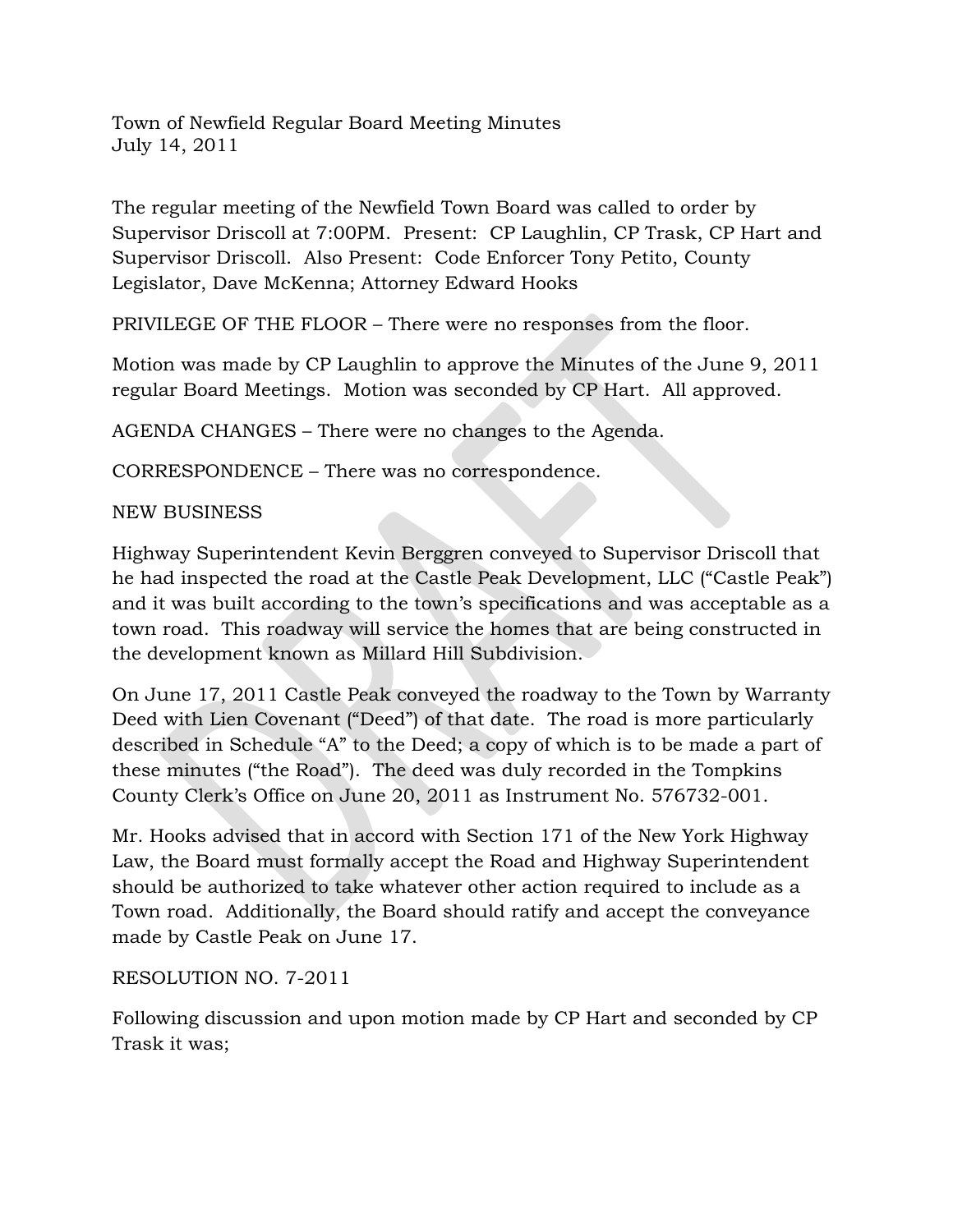Town of Newfield Regular Board Meeting July 14, 2011 Page: 2

RESOLVED that the Town hereby accepts the Road and ratifies all action taken to accept and record the conveyance thereof; and it is further,

RESOLVED that Highway Superintendent Berggren is authorized and directed to take such other and further action as may be legally required to include such Road as a Town Road.

| <b>AYES</b>         | <b>NAYS</b> |
|---------------------|-------------|
| CP Laughlin         | None        |
| CP Hart             |             |
| CP Trask            |             |
| Supervisor Berggren |             |

Motion carried.

The Warranty Deed with Lien Covenant will be kept on file in the Town Supervisor's Office.

REPORTS

Tompkins County Legislature – County Legislator Dave McKenna reported that there was a public meeting tonight at the Depot Road Bridge. The Bridge will be going under construction on Tuesday, July 26th and will be closed until the end of October. No temporary bridge will be constructed the road will be closed.

The redistricting committee has been working on the redistricting issue.

The County is still working on the budget.

Code Enforcement – Code Enforcer Tony Petito reviewed the cases he is working on.

Recreation – Dustin James, Recreation Director stated that he was at the half way point for summer camp. Camp is going well and budget is on track.